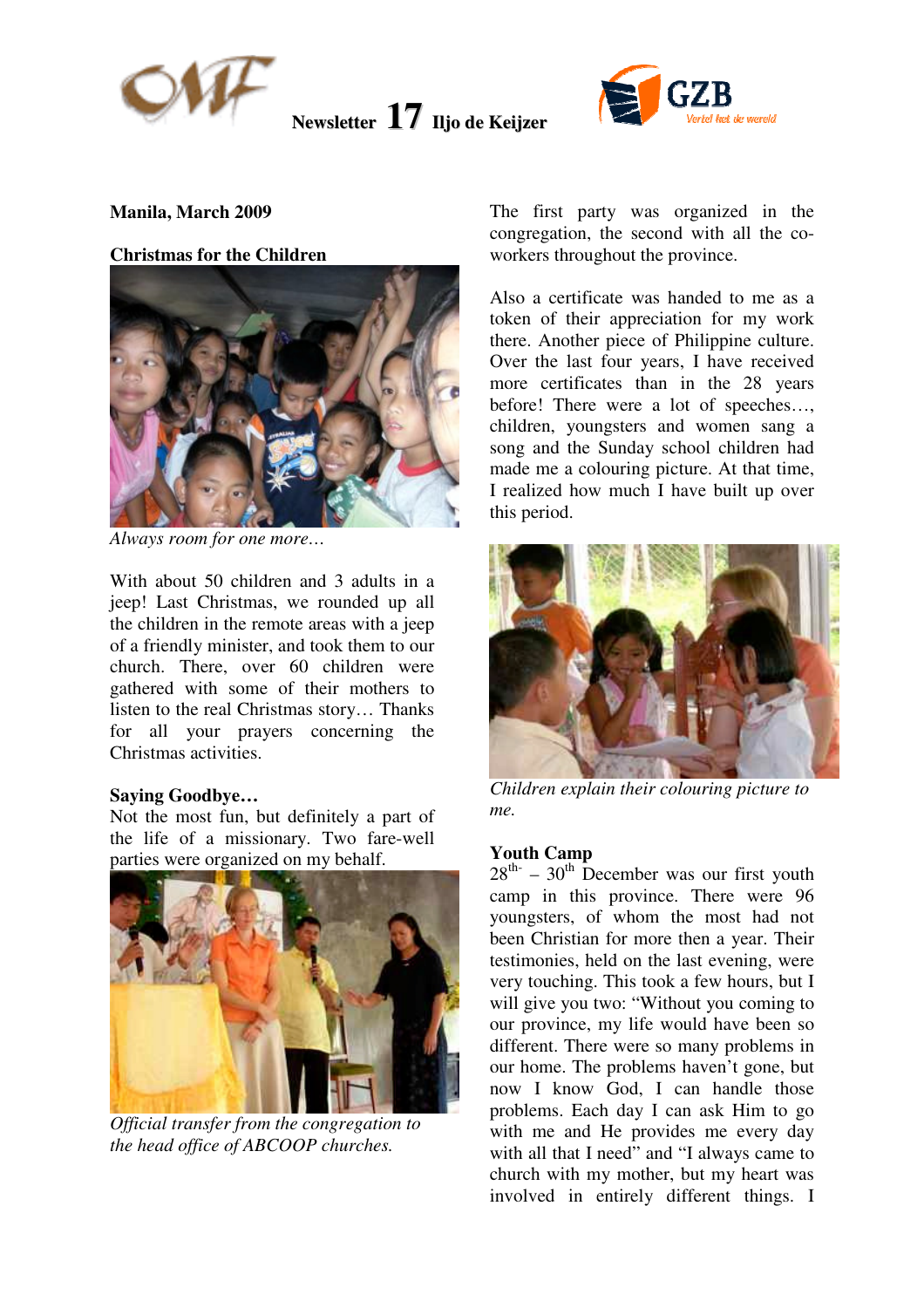



rather went out with my friends or played internet games, but now I realise how important God is in our lives and I want my friends to know about Him. So that they also have eternal life and not go to waste."

From an organizational point of view everything went well. Although our church was not accommodated to receive so many visitors and we did not have a spectacular kitchen, everything was all right. Some people, even two non-Christian neighbours offered housing for the girls or to use their bathroom. The boys slept in the church. Well, uhm, slept… The first day everyone was still a little bit shy and they all clung to their "church members". But after some time, more and more interaction occurred and new friendships were formed. Good speakers and also teambuilding activities helped to realize that. Even though camp was finished after cleaning up after breakfast, around one o'clock p.m. large groups still were hanging around. They didn't feel like saying goodbye just yet…



*Spiderweb; get your whole team through the web, without touching the rope…* 

#### **EE-continuation**

The Evangelization Exercise in Sariaya has started. Twelve youngsters have joined this training. They are still very enthusiastic and really want to be equipped to share the Good News with their family and school members. Most of them are the only Christian in their families. At the last Sunday of the month, I hope to teach them how to lead people to giving their lives in the Hands of the Living God.

#### **ACTS Mobile Bible School**

A week after moving to Manilla, we already travelled to Boac, Marinduque. A small island beneath Luzon. It took five hours by bus and three hours by boat. The boat only sails two times a day….so we tried not to miss it. The boat at twelve o clock was for unknown reasons taken out of service. Some people were already waiting for over ten hours to take the boat! Reverend Wilson and I gave a three-daycourse to about 30 active members of a congregation. This congregation hasn't had a minister for six months, but is very actively evangelizing. This was also the first training, in which my new boss, rev. Wilson sat at the back of the classroom listening to me. That was exciting. But despite our style in teaching is very different, we could appreciate each other and the training was very well received by the members of the congregation.

For me, this was a time of becoming more and more aware of the fact that not only teaching is significant. Also the breaks and the stay at the guest family are important. Although one is tired of teaching, it is at those times during breaks, students come to me with their personal questions. And then, when you go to your guest family after a tiring day, they want to enjoy the company of a foreigner, teacher and a lot of talking or a local sightseeing tour takes place.

It is very special to be able to join the lives of people for a few days and helping them along the way. Many local treats were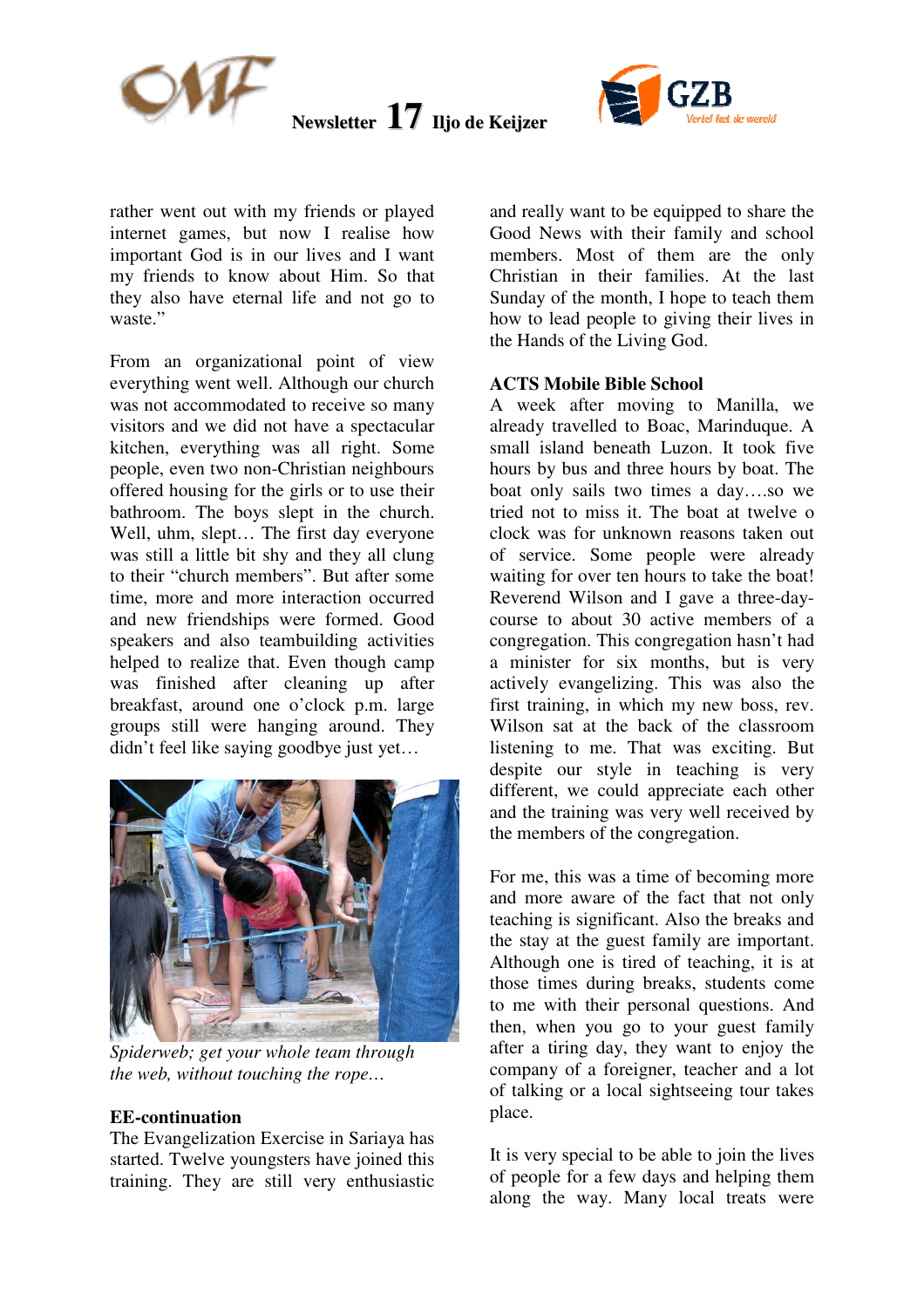



offered to us and at the end of the visit we received a T- shirt of the island.



*An area were old ways and progress compete with each other…*

Last month a introduction tour was planned. We went to different schools up in the north. For me this was to learn the way and to be officially introduced to the local leaders; something which is very important in the Philippines. Exceptionally, we went by car so we could visit multiple centres in one trip. The first day, we drove for twelve hours. The second day eight hours, the third day we visited several projects in the surroundings of the church, which took a lot of driving around. The last two day we also drove about eight hours. You might understand, we were quite fed up with all that driving at the end. But is was nice to visit all the leaders and the schools and to get an idea of their work. For them, it was very encouraging to be visited by us. When we are travelling, we sometimes thinks, why are we doing this? But when we receive such positive reactions after a training, the travelling becomes all worthwhile.

**National Assembly** 



*Orange was the theme colour at the conference, so I felt right at home.* 

Every year a special T-shirt is made. This year there was already chosen for the colour orange, even before me joining the office. But a lot of people who know me, asked if I had anything to do with that. When I told them that at the day that we celebrate the birthday of our queen, 'koninginnedag' or during football matches half of the Dutch people wears this colour, they were stunned…

For the true 'computer wizz' amongst you. At www.youtube.com under " $36<sup>th</sup>$ " ABCCOP national assembly" you will find a clip with pictures of ministers and workers, taken during the national assembly. For me, this was the first time, to be part of the organization. So, when everyone had already left for bed, I had to go to meetings and during the day I had to do "damage control". Nevertheless, it was a good conference, many ministers left encouraged.

## **Short Term Evangelization**

Dina from Germany, who had worked with me for over a month, is on her way back home again. She has received a clear impression of the work of a missionary and hopes to come back to Asia as a